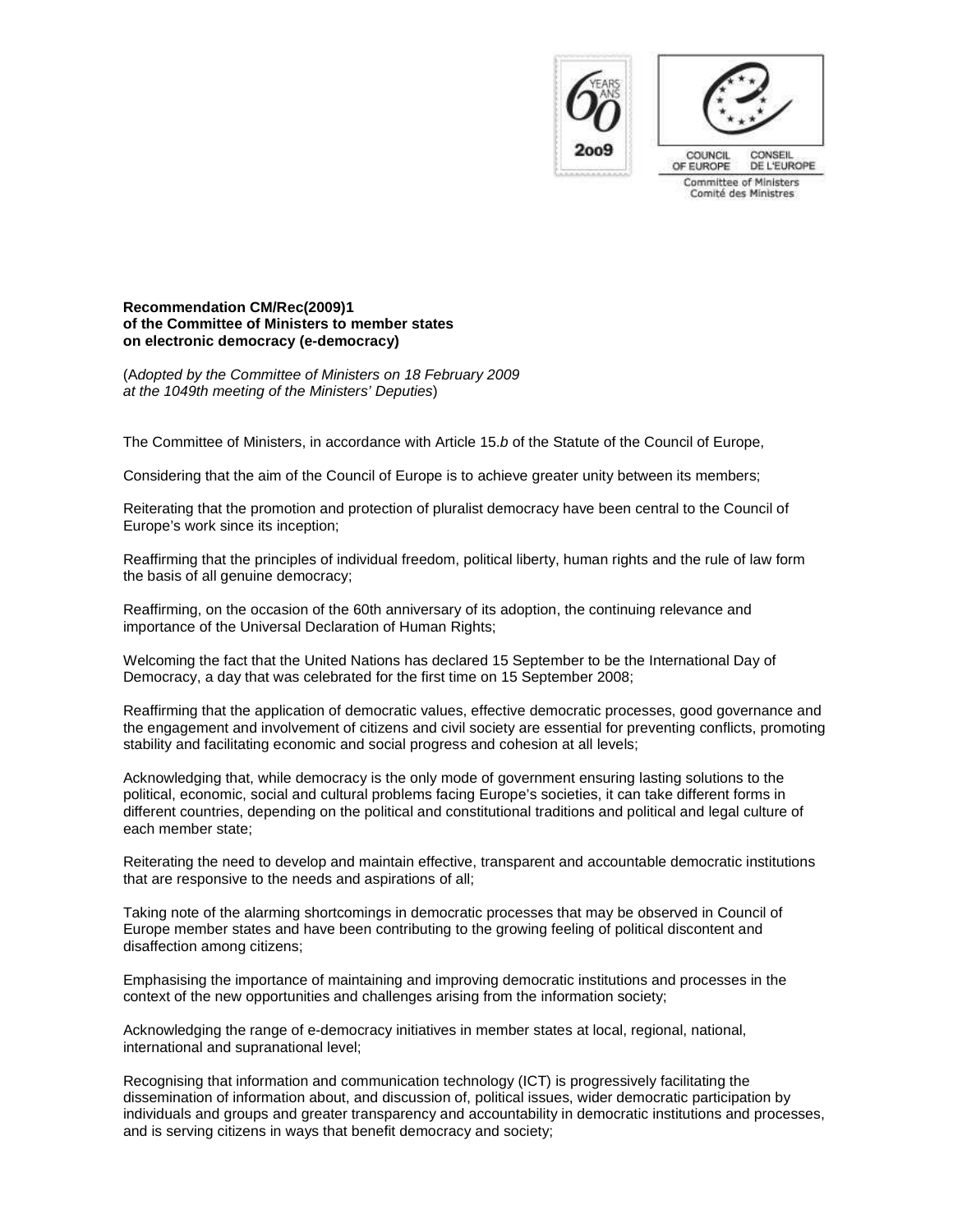Aware of the potential risks stemming, in particular, from the lack of access to ICT and the inadequate e-literacy skills of certain sections of the population, and therefore aware of the need for training and the maintenance of adequate non-electronic channels;

Noting that ICT can, on the one hand, significantly enhance the enjoyment and exercise of human rights and fundamental freedoms and, on the other, adversely affect these and other rights, freedoms and values;

Noting that the World Summit on the Information Society (WSIS, Geneva, 2003, and Tunis, 2005) recognised the right of everyone to benefit from the information society and reaffirmed the desire and commitment of participating states to build a people-centred, inclusive and development-oriented information society that fully respects and upholds the Universal Declaration of Human Rights, as well as the universality, indivisibility, interdependence and interrelation of all human rights and fundamental freedoms;

Convinced that free and diverse media are a precondition for the full exercise of democratic rights;

Aware of the public-service value of the Internet, namely, people's reliance on the Internet as an essential tool for their everyday activities, and the resulting legitimate expectation that Internet services will be accessible and affordable, secure, reliable and ongoing;

Reiterating that communication using new information and communication technology and services must respect the right to privacy, as guaranteed by Article 8 of the European Convention on Human Rights (ETS No. 5) and the 1981 Convention for the Protection of Individuals with regard to Automatic Processing of Personal Data (ETS No. 108), and as provided for in Recommendation No. R (99) 5 of the Committee of Ministers to member states on the protection of privacy on the Internet;

Convinced that access to official documents can be significantly facilitated by the use of ICT;

Taking into account the presentations and discussions at the Council of Europe symposium on "E-democracy: new opportunities for enhancing civic participation" (23-24 April 2007), the Council of Europe Ad hoc Committee on e-democracy (CAHDE) workshops in 2007 and 2008 on regulatory issues arising in connection with e-democracy (London, Madrid), comprehensive e-Parliament (Vienna) and academic advice on standard-setting in e-democracy (Vienna, Krems, Madrid);

Taking into account the conclusions of the General Rapporteurs of the Council of Europe Forum for the Future of the Democracy, held in Madrid from 15 to 17 October 2008 on the theme "E-democracy: who dares?";

Stressing the importance of building on previous work by the Council of Europe and other international institutions such as the United Nations, the Organisation for Economic Co-operation and Development (OECD) and the European Union,

Recommends that member states:

1. consider making use of the opportunities afforded by e-democracy to strengthen democracy, democratic institutions and democratic processes;

2. consider and implement e-democracy as the support and enhancement of democracy, democratic institutions and democratic processes by means of ICT, and linked to the engagement and re-engagement of citizens in democracy;

3. introduce, develop or review e-democracy policies and practice and, where it is deemed appropriate, legislation, in the light of the principles and guidelines appended to, and constituting an integral part of, this recommendation;

4. consider, when introducing and expanding e-democracy, making use of the set of indicative guides, as further suggestions for possible action;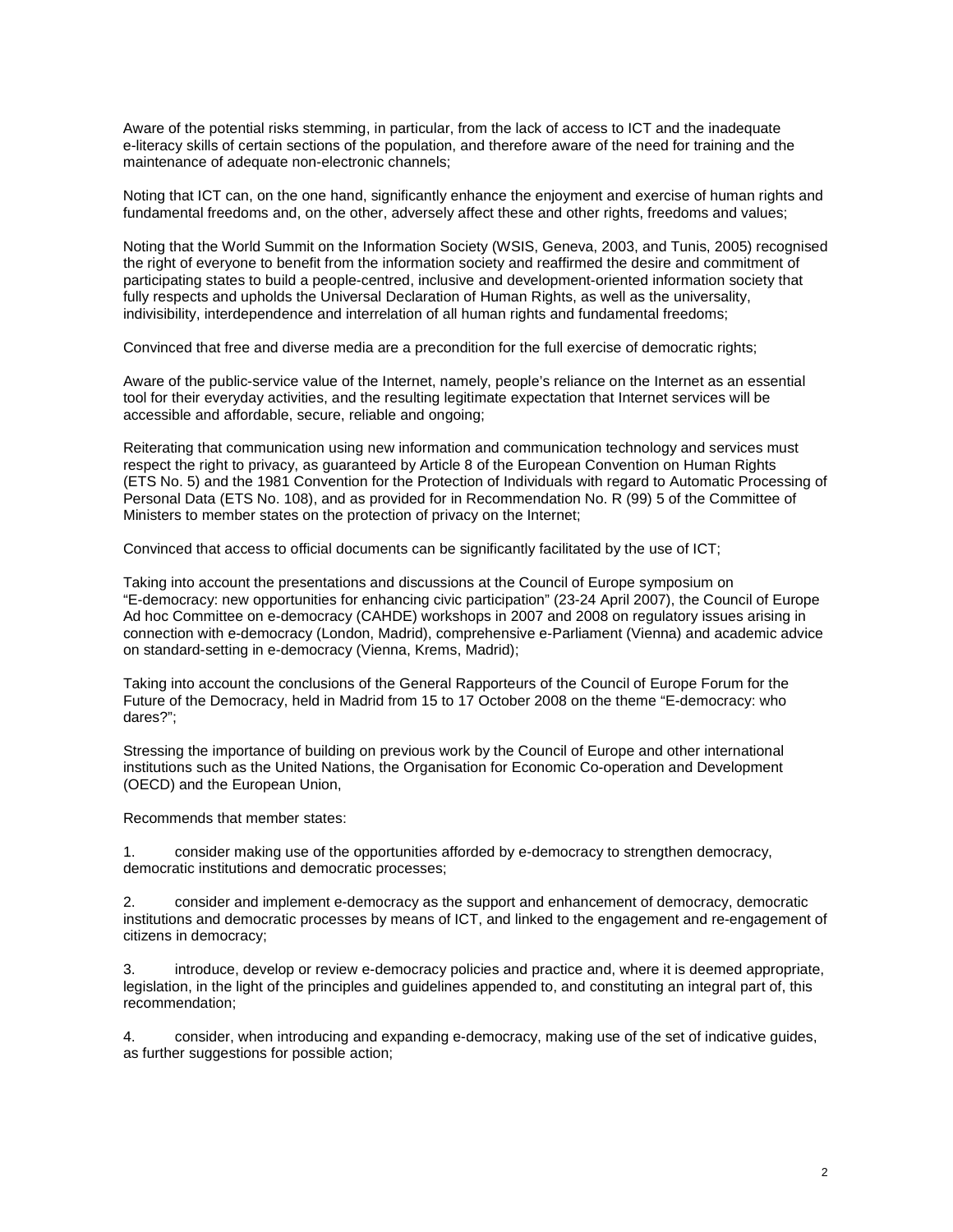5. take steps, in co-operation with the appropriate local, regional, national and international partners and stakeholders, to develop concepts of, and standards for, e-democracy that uphold human rights, democracy and the rule of law;

6. when introducing, implementing and reviewing e-democracy, ensure that it:

- fully complies with obligations and commitments in respect of human rights and fundamental freedoms, and the principles governing the domestic organisation of democratic government;
- enhances the effectiveness of democracy, democratic institutions and democratic processes;
- is additional, complementary to, and interlinked with traditional democratic processes, so as to widen the choices available to the public for taking part in political processes;
- maintains and enhances citizens' trust in democracy, democratic institutions and democratic processes;
- supports the democratic roles of intermediaries between citizens and the state, such as democratic institutions, politicians and the media;
- promotes, ensures and enhances transparency, accountability, responsiveness, engagement, deliberation, inclusiveness, accessibility, participation, subsidiarity and social cohesion;
- provides opportunities for meaningful and effective public deliberation and participation in all stages of the democratic process, responsive to people's needs and priorities;
- is based on and implements the concepts of comprehensive and active information and a broad understanding of citizenship;
- takes account of the challenges, risks and barriers to e-democracy, addressing and overcoming them, in particular through sound risk-assessment and risk-management measures and mechanisms ensuring ongoing evaluation and progress;
- helps to narrow the digital divide by means of an inclusive and non-discriminatory approach and by empowering people through support for education and training, including education and training in e-literacy, and public information measures, and by combining electronic and nonelectronic approaches;
- facilitates and enhances access, accessibility and interoperability by using, where feasible, transparent and technology-neutral means, open source solutions and open standards and specifications;
- is embedded in balanced, citizen-oriented rules and regulatory frameworks, including regulations adopted by public authorities, co-regulation and self-regulation;

7. fully implement the relevant Council of Europe recommendations, in particular Recommendation Rec(2004)11 of the Committee of Ministers to member states on legal, operational and technical standards for e-voting and Recommendation Rec(2004)15 of the Committee of Ministers to member states on electronic governance ("e-governance");

8. take into account and translate into specific action the conclusions concerning e-democracy of the Forum for the Future of Democracy held on the theme of e-democracy in Madrid from 15 to 17 October 2008;

9. bring this recommendation to the attention of all stakeholders in the public and civic domains, as well as media and businesses, encourage them to take all the measures needed to help achieve its objectives, and support them in the process;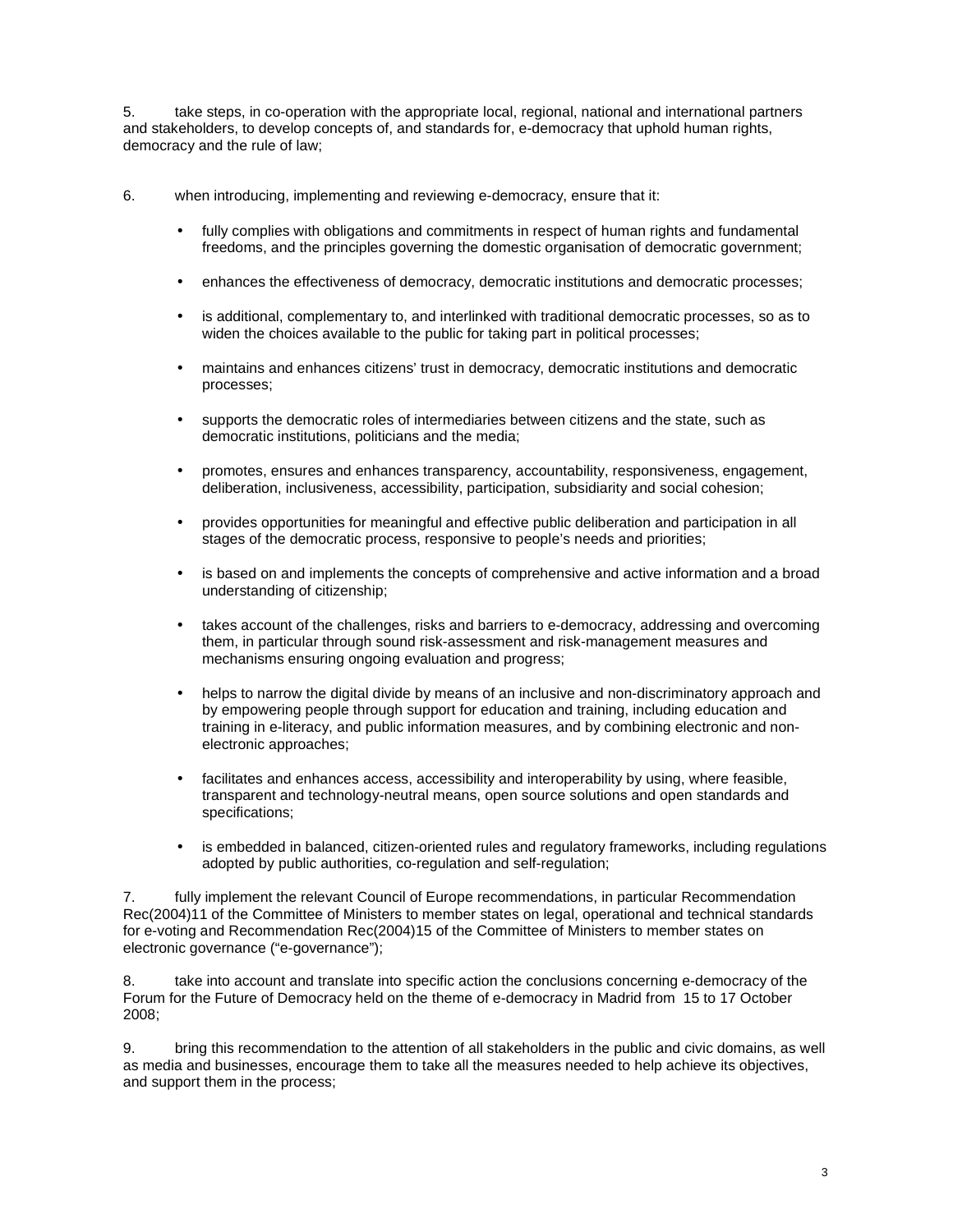10. disseminate this recommendation and the appendix widely, along with a translation where appropriate;

11. continue to address e-democracy at the Council of Europe, including regulatory issues, its use for consultation purposes, and bottom-up e-democracy,;

12. review this recommendation two years after its adoption, in the light of the experience gained in the field of e-democracy and, if possible, after open debates organised by a civil society institution and an academic conference;

Instructs the Secretariat to include e-democracy aspects, where appropriate, in the Council of Europe's democracy projects and in the work of other sectors of the Council of Europe, in the case of both external and internal activities.

Appendix to Recommendation CM/Rec(2009)1

**Principles of e-democracy**<sup>1</sup>

 $\overline{a}$ 

When introducing or taking steps to improve electronic democracy, stakeholders should take account of the following principles of e-democracy:

P.1. E-democracy, as the support and enhancement of democracy, democratic institutions and democratic processes by means of ICT, is above all about democracy. Its main objective is the electronic support of democracy.

P.2. E-democracy is one of several strategies for supporting democracy, democratic institutions and democratic processes and spreading democratic values. It is additional, complementary to, and interlinked with traditional processes of democracy. Each process has its merits: none is universally applicable.

P.3. E-democracy is based on the democratic, human, social, ethical and cultural values of the society in which it is implemented.

P.4. E-democracy is closely linked to good governance, which is the efficient, effective, participatory, transparent and accountable democratic exercise of power in electronic form, and includes informal politics and non-governmental players.

P.5. E-democracy must respect and implement fundamental freedoms, human rights and minority rights, including freedom of, and access to, information.

P.6. E-democracy is an opportunity for enabling and facilitating the provision of information and deliberation, enhancing civic participation in order to broaden political debate, and fostering better and more legitimate political decisions.

P.7. E-democracy concerns all sectors of democracy, all democratic institutions, all levels of government, and a wide range of other parties.

P.8. E-democracy stakeholders are all individuals and institutions involved in and benefiting from democracy.

<sup>&</sup>lt;sup>1</sup> A glossary explaining terms relating to e-democracy as used in this recommendation is available at www.coe.int/democracy.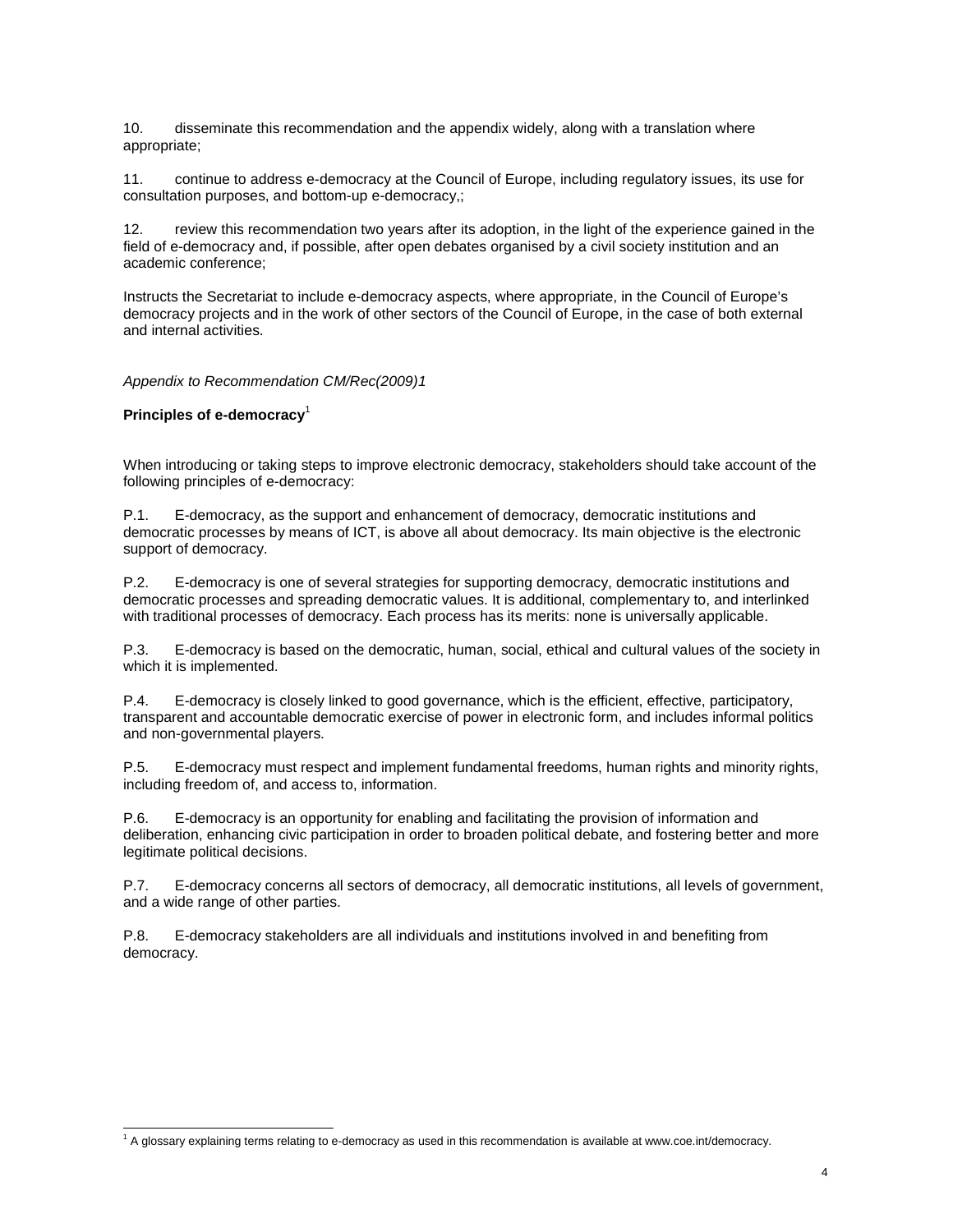P.9. E-democracy, like democracy, concerns many different stakeholders and requires their co-operation. Member states, public authorities and their representatives are only some of the parties with a stake in e-democracy. Citizens, civil society and its institutions, politicians and political institutions, the media and the business community are equally indispensable for the purposes of designing and implementing e-democracy.

P.10. Recommendations on e-democracy cannot therefore be confined to public authorities, but must cover all e-democracy stakeholders.

P.11. Any type of participation can be achieved through e-democracy:

- the provision of information;
- communication, consultation, deliberation;
- transaction, empowered participation, co-decision and decision making.

P.12. E-democracy can be implemented with varying degrees of complexity, in different types of democracy and at different stages in the development of democracy. It is not linked to, and does not lead to, a specific type of democracy.

P.13. In particular, e-democracy can, through new technology, attract young people to democracy, democratic institutions and democratic processes.

P.14. NGOs can both benefit from e-democracy and at the same time provide a testing ground for e-democracy for citizens.

P.15. E-democracy can be of particular benefit to regions that cut across national borders and encompass territorial political entities from different countries, to their institutions, and to persons living in different countries and sharing the same linguistic or cultural identity; it can facilitate the participation and decision-making processes of international institutions.

P.16. Public authorities can benefit from discussions and initiatives concerning e-democracy activities developed by civil society and from co-operation with civil society in this field.

P.17. The goals of e-democracy – which are similar to those of good governance – are transparency, accountability, responsiveness, engagement, deliberation, inclusiveness, accessibility, participation, subsidiarity, trust in democracy, democratic institutions and democratic processes, and social cohesion.

P.18. Trust is indispensable for any type of e-democracy, at all stages and phases. It is closely related to accessibility, transparency and responsiveness.

P.19. E-democracy makes for greater individual and group participation, allows those whose voices are heard less often or are less powerful to express their views, and fosters participation on an equal footing. It can lead to more participatory forms of decision making and democracy.

P.20. E-participation is the support and enhancement of democratic participation and encompasses those sectors of e-democracy where civil society and businesses are involved in drawing up formal and informal agendas and shaping and taking decisions.

P.21. E-democracy does not in itself affect the constitutional and other duties and responsibilities of decision makers; it can provide them with additional benefits.

P.22. E-democracy requires information, dialogue, communication, deliberation and ongoing creation of open public spaces where citizens can get together to uphold their civic interests.

P.23. The media play a crucial role in e-democracy; among other things, they provide a forum where citizens can engage in public debate and defend their interests in the public sphere.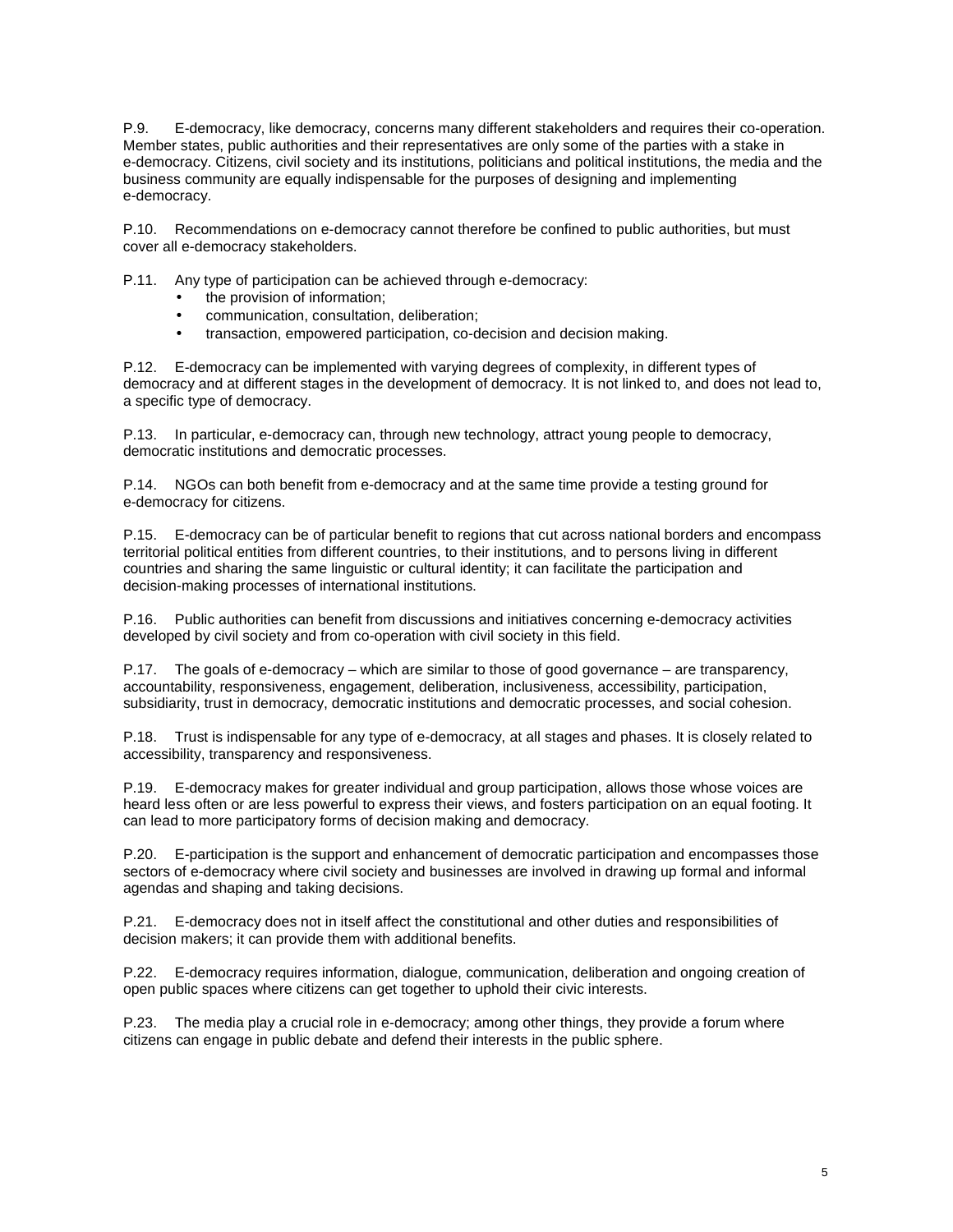P.24. New media and providers of electronic services improve access to information and hence provide people with a better basis for engaging in democracy.

P.25. E-democracy is an integral part of the information society, which has ushered in a range of traditional and innovative tools that can usefully be applied in democratic processes and institutions.

P.26. Access to the new information and communications environment can facilitate the exercise of democratic rights and freedoms, in particular participation in public life and democratic processes.

P.27. If e-democracy is to be properly designed, it has to be based on the following concepts:

- the active provision of comprehensive, balanced and objective information designed to help the public understand problems, alternatives, opportunities and/or solutions to democratic issues; this concept is closely linked to freedom of information and freedom of speech;
- a broad understanding of citizenship, encompassing persons and groups of persons permanently residing and integrated in a political entity, irrespective of nationality;
- citizen participation that is, the involvement of citizens and groups of citizens in public affairs, such as interest groups, corporations, associations and non-profit organisations (NPOs), so that they can exert influence and improve the quality and acceptability of the results of democratic processes;
- empowerment namely, policies and measures to support citizens' rights and provide resources for participation;
- inclusion that is, the political and technological empowerment of citizens irrespective of age, gender, education, socio-economic situation, language, special needs and place of residence. Such inclusion requires an ability to use electronic tools (knowledge, e-skills, e-readiness), available and accessible e-tools and a combination of electronic and non-electronic approaches;
- deliberation namely, rational debate among equals, where people publicly discuss, endorse and criticise one another's points of view in a thoughtful, respectful discussion of an issue and action to be taken on it.

P.28. E-democracy can result in a form of democracy which can be seen and observed, accessed and interacted with from anywhere, by all stakeholders.

P.29. E-democracy can bring together policy makers and citizens in new forms of engagement and policy making. This can lead, on the one hand, to a better understanding of public opinion and people's needs by policy makers and, on the other, to a better public understanding of the tasks and challenges facing policy makers, and thus to increased citizen identification with the democratic system and a higher regard for, and greater trust in, democracy.

P.30. Because it opens up new channels for information, communication, deliberation and participation and enhances transparency and accountability, e-democracy has the potential to address shortcomings in democratic institutions and processes.

P.31. E-democracy has great potential in the area of community building, including among, and with, minorities.

P.32. By providing a means of reducing exclusion, e-democracy can foster social integration and social cohesion and thus contribute to social stability.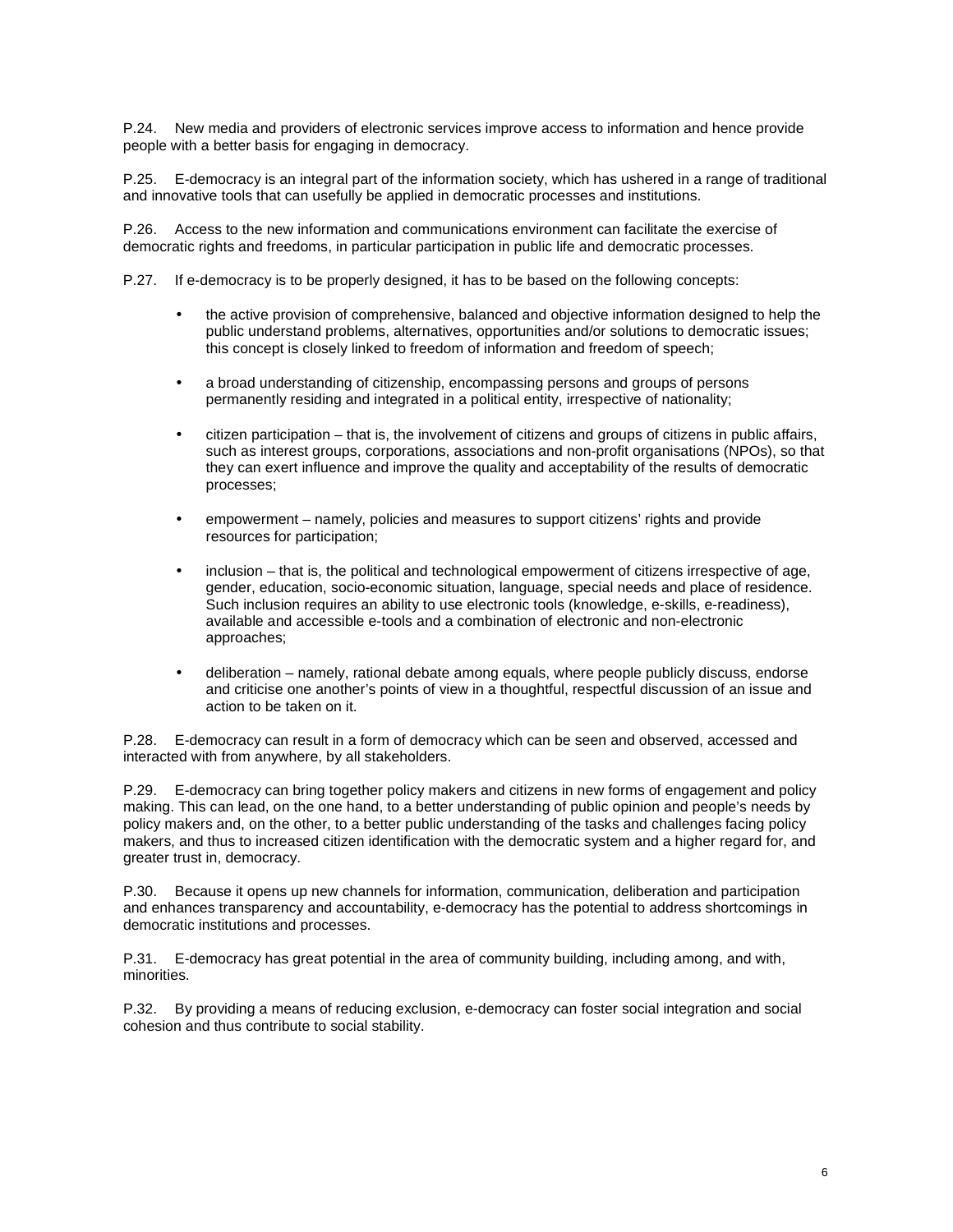P.33. E-democracy can enhance the increasingly European, international and global nature of politics and facilitate the cross-border collaboration this entails.

P.34. E-democracy requires inter-disciplinary and cross-border research.

#### Sectors of e-democracy

P.35. E-democracy encompasses, in particular, e-parliament, e-legislation, e-justice, e-mediation, e-environment, e-election, e-referendum, e-initiative, e-voting, e-consultation, e-petitioning, e-campaigning, e-polling and e-surveying; it makes use of e-participation, e-deliberation and e-forums.

P.36. E-parliament is the use of ICT by elected representative assemblies, their members and political and administrative staff in the conduct of their tasks, in particular for the purposes of actively involving citizens. E-parliament concerns legislative, consultative and deliberative assemblies at international, national, regional and local level; there are many stakeholders: members of parliament, political and administrative staff, electors, citizens, and the media.

E-parliament encompasses, inter alia, aspects of e-legislation, e-voting, e-petitioning and e-consultation, and can make for better information and improved management of communication with members, staff and administration, and for contact with citizens.

While e-parliament underpins the principle of representative democracy, it can provide tools for changing the culture of representation in such a way as to ensure a more inclusive, deliberative and participatory form of democracy.

P.37. E-legislation is the use of ICT for drafting, commenting on, consulting, structuring, formatting, submitting, amending, voting on and publishing laws passed by elected assemblies. It makes legislative procedures more transparent, improves the content and readability of legislation, provides better access to it, and thereby enhances public knowledge of the law.

P.38. E-justice is the use of ICT in the conduct of justice by all stakeholders of the judiciary in order to improve the efficiency and quality of the public service, in particular, to individuals and businesses. It includes electronic communication and data exchange, as well as access to judicial information.

As the judiciary is a key component of democracy, e-justice is an essential facet of e-democracy, its main goal being to improve the efficiency of the judicial system and the quality of justice. Access to justice is one aspect of access to democratic institutions and processes.

P.39. E-mediation is the use of ICT to find means of resolving disputes without the physical presence of the opposing parties: e-tools can serve as mediators.

P.40. E-environment is the use and promotion of ICT for the purposes of environmental assessment and protection, spatial planning, and the sustainable use of natural resources, and includes public participation. Using ICT to introduce or enhance public participation can improve democratic governance in respect of environmental issues.

P.41. E-elections, e-referendums and e-initiatives are political elections, referendums or initiatives in which electronic means are used at one or more stages.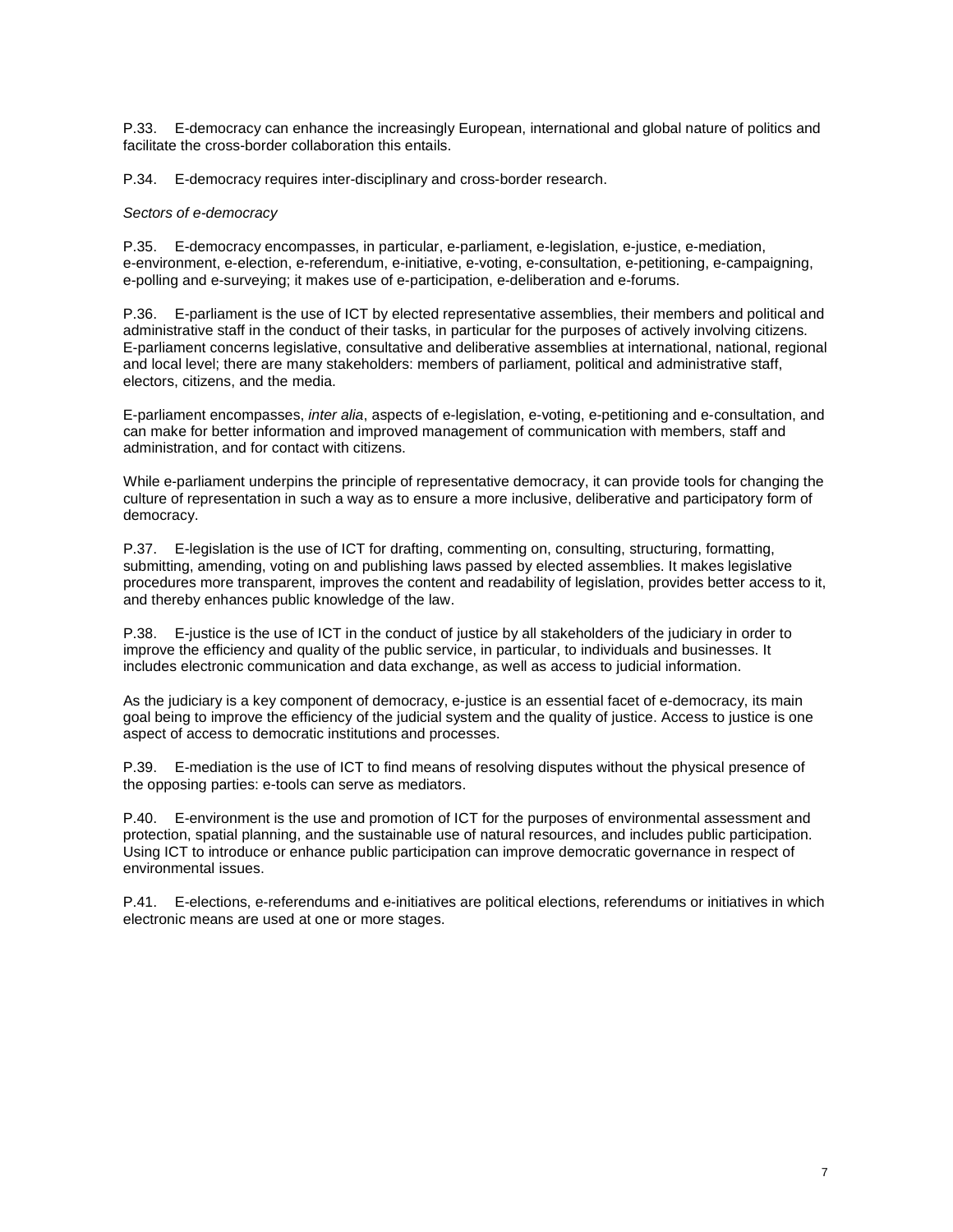P.42. E-voting is an election or referendum that involves the use of electronic means in at least the casting of the vote.

Remote e-voting speeds up procedures, enables voting to be electronically monitored and votes electronically registered, and facilitates participation from greater distances and by persons with special needs.

P.43. E-consultation is a way of collecting the opinions of designated persons or the public at large on a specific policy issue without necessarily obliging the decision maker to act in accordance with the outcome. There are various forms of e-consultation, formal and informal, public-authority-regulated and unregulated.

E-consultation can invite and collect various opinions whilst providing an inclusive space for deliberation or for simply following the debate; it allows decisions to be directly or indirectly influenced.

P.44. E-initiatives allow citizens to develop and put forward political proposals by means of ICT and thus engage in political agenda setting.

P.45. E-petitioning is the electronic delivery of a protest or recommendation to a democratic institution: citizens sign a petition and possibly engage in a discussion on the subject by putting their names and addresses online. As is the case with petitions to parliament in general, e-petitions take various forms.

E-petitions facilitate citizen input to parliament and other democratic institutions and discussion and deliberation among citizens.

P.46. E-campaigning is engaging by electronic means with people in a co-ordinated way and encouraging people to engage with one another in order to mobilise individuals in electoral and other campaigns and/or persuade them to promote a particular cause, in an endeavour directly or indirectly to influence the shaping or implementation of public policy.

E-campaigning includes e-electioneering, that is, e-campaigning in connection with elections, and e-advocacy, that is, e-campaigning in connection with other issues.

P.47. E-polling/e-surveying allow opinions to be obtained informally, by electronic means, from random or selected persons, usually in connection with a proposal and a set of possible responses.

**Technology** 

P.48. ICT has led to major changes in the structure and culture of communication, which have to be taken into account when designing or redesigning democratic institutions and processes.

P.49. While e-democracy is dependent on modern, suitably adapted ICT, more and better technology does not in itself lead to more and better democracy.

P.50. Technology is an enabler, not a solution; it is a tool that can support and enhance democratic processes.

P.51. Technology is of secondary importance to democratic considerations. It must not be the reason for introducing e-democracy.

P.52. Technology is not neutral but has built-in values and its own methodology. A general awareness of the characteristics of technology is necessary and needs to be promoted.

P.53. Responsibility for the technology used lies with the institution in charge of the e-democracy tool. It is of prime concern that the ICT in question should be designed to perform securely.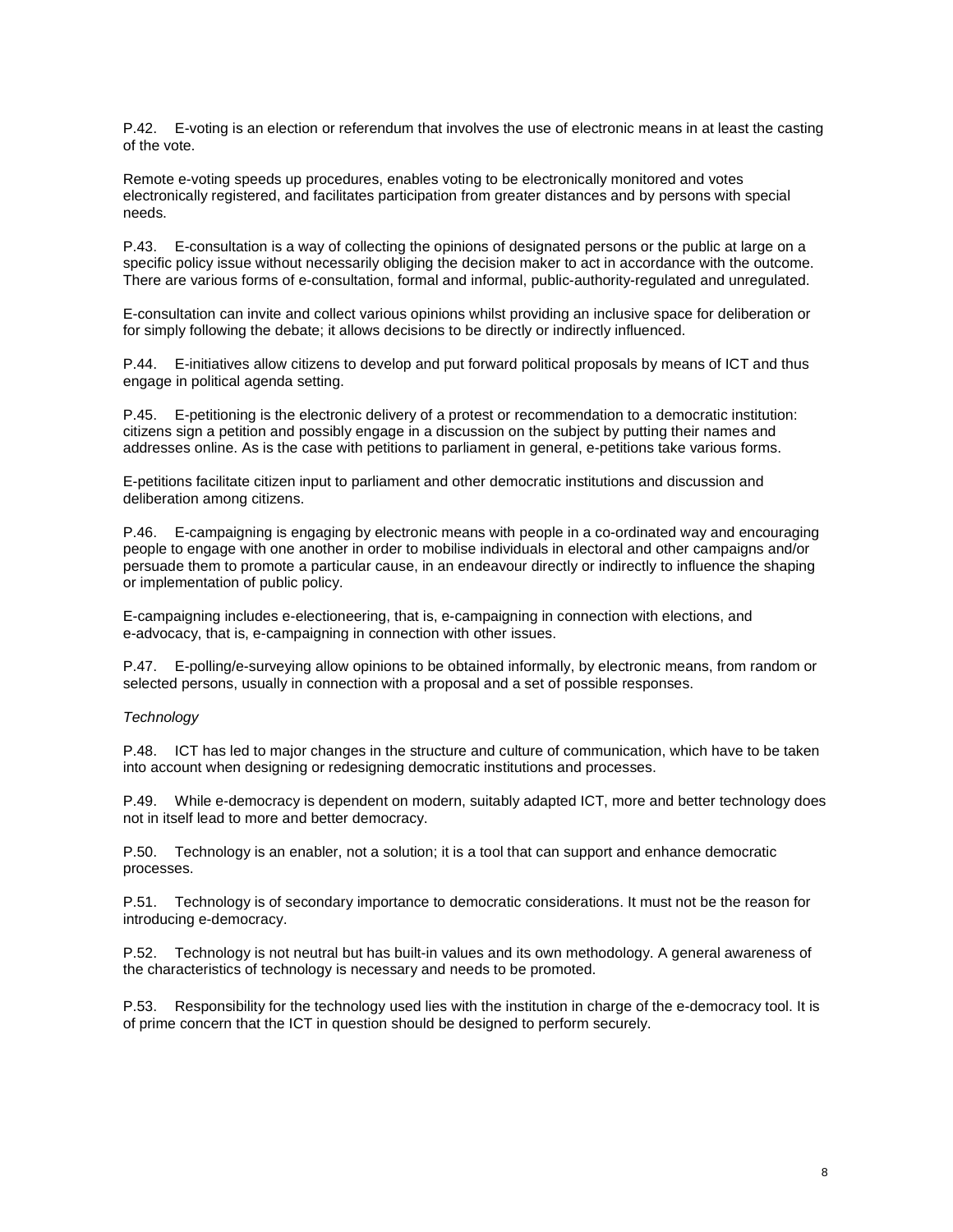P.54. Making the source code available to the public enhances transparency.

P.55. The use of open-source solutions can enhance trust, as anyone can, to some extent, inspect the solution adopted. Open source is not a substitute for the open standards/specifications requirement.

P.56. The use of open standards and specifications promotes interoperability.

P.57. Applying the standards of accessibility design contributes to inclusion.

P.58. The use of environment-friendly, sustainable "green" technology for e-democracy is of benefit to the public and to democracy.

### Introduction of e-democracy

P.59. E-democracy can be introduced by any stakeholder. It can be initiated top-down, namely, by public authorities, at all levels of government, or bottom-up, that is, by citizens. It can also be horizontally designed. Each approach has its merits.

P.60. In introducing e-democracy, account needs to be taken of political characteristics and the political culture. E-democracy may be introduced in order to put the emphasis on a specific type of democracy or specifically defined democratic values.

P.61. E-democracy requires a balanced mix of such factors as the will to engage, a process and tools that are of high quality, and analysis of the results.

P.62. The introduction and implementation of e-democracy and the accompanying measures require expertise from a broad range of fields and are best undertaken gradually, with sound methodology and reporting, monitoring and evaluation mechanisms.

P.63. E-democracy flourishes best where there are the political will and leadership to make it work effectively by introducing the structural changes needed to take account of the opinions expressed. The incorporation of ICT into democratic processes usually requires structural changes and procedural reform.

P.64. E-democracy requires education, training and measures to ensure inclusion. It is necessary to help stakeholders to acquire the ability to use e-tools and to ensure the availability of such tools, while recognising that there will be "unable willing" and "able unwilling" who may require individual help and necessitate special efforts.

P.65. The impact of e-democracy depends on the democratic nature of the state and the public authorities, and the extent to which they respect and safeguard fundamental human rights and minority rights and encourage democratic processes, including active political participation.

P.66. The introduction and operation of e-democracy methods and tools require democratic control by legitimate actors.

P.67. International co-operation can greatly enhance the development, introduction and evaluation of e-democracy by individual public or civic bodies.

### Enablers, challenges, barriers and risks

P.68. Enablers of e-democracy can be initiatives by any stakeholder or factors conducive to the introduction and operation of e-democracy, such as new ICT and ICT-readiness, government and public interest, legislation and regulations, adequate resources, a well-developed civil society and systems to enhance democracy.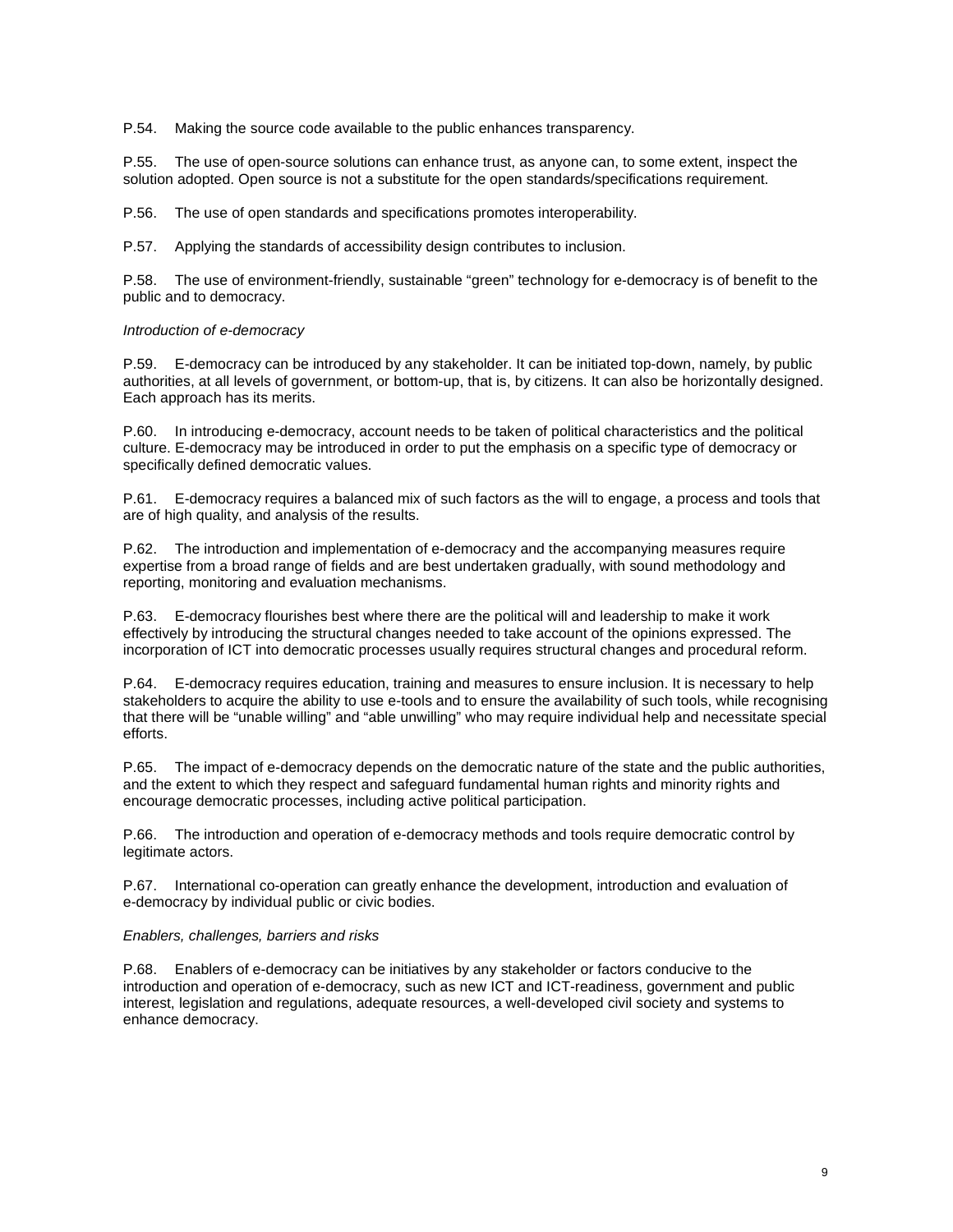P.69. The challenges, barriers and risks to e-democracy can take many forms and may be political, legal, organisational, technological, economic, financial, social or cultural. It is necessary to address, overcome and safeguard against them.

P.70. The challenges facing e-democracy include ensuring that citizens and politicians are willing and able to engage in democracy by electronic means and have confidence in those means, closing the digital and social divides, responding to new forms of communication and new media, developing appropriate and reliable technology and making it generally available within a reasonable time, developing expertise, fostering multi-disciplinary co-operation and making timely agreements on appropriate expert regulation.

P.71. The potential barriers to e-democracy include, on the supply side, differing understandings of democracy, a lack of resources, organisational constraints and structural limitations, and, on the demand side, the differing interests of the various stakeholders and their misgivings.

P.72. The risks attached to e-democracy stem from technical and political misuse, undemocratic use and denial of the decision-making opportunities provided by ICT. Fragmentation of communities can be a danger to the universality of democracy. Safeguards against misuse and appropriate sanctions are necessary.

### Rules and regulatory frameworks

P.73. E-democracy requires rules and regulations. Regulation needs to be citizen centred and carefully balanced: it is necessary to focus on citizens' needs, define and, where applicable, limit the powers of public authorities, avoid over-regulation and leave scope for initiatives by stakeholders, including civil society.

P.74. Regulation of e-democracy entails empowerment and safeguards. Regulation can take various forms and be undertaken by a variety of players at different levels, including public authorities, providers of tools and users themselves. A balance between rights of access and safeguards is the only way to uphold and protect citizens' interests.

P.75. All e-democracy participants have to act in a fully transparent manner and be responsible and accountable for their actions and for publicly expressed opinions.

P.76. The human rights standards established by inter-governmental organisations, in particular the United Nations, the Organisation for Security and Co-operation in Europe and the Council of Europe constitute a set of internationally adopted rules relevant and applicable to e-democracy.

P.77. In the light of the realities of present-day ICT, existing international and domestic rules should be adapted or new rules drawn up and implemented. Model rules and regulations prepared by competent bodies can be of use here.

P.78. Security issues are of major concern to e-democracy; they include information security, data security, including compliance with data protection requirements, document security, voting security, Internet security, networking security and information system security.

P.79. E-democracy requires attention to standardisation and interoperability. Standardisation in areas such as terminology, document format, applications and architecture can facilitate interoperability.

P.80. Standardisation of terminology can greatly enhance public understanding of terms, as well as trans-border understanding of the decisions and documents of democratic institutions.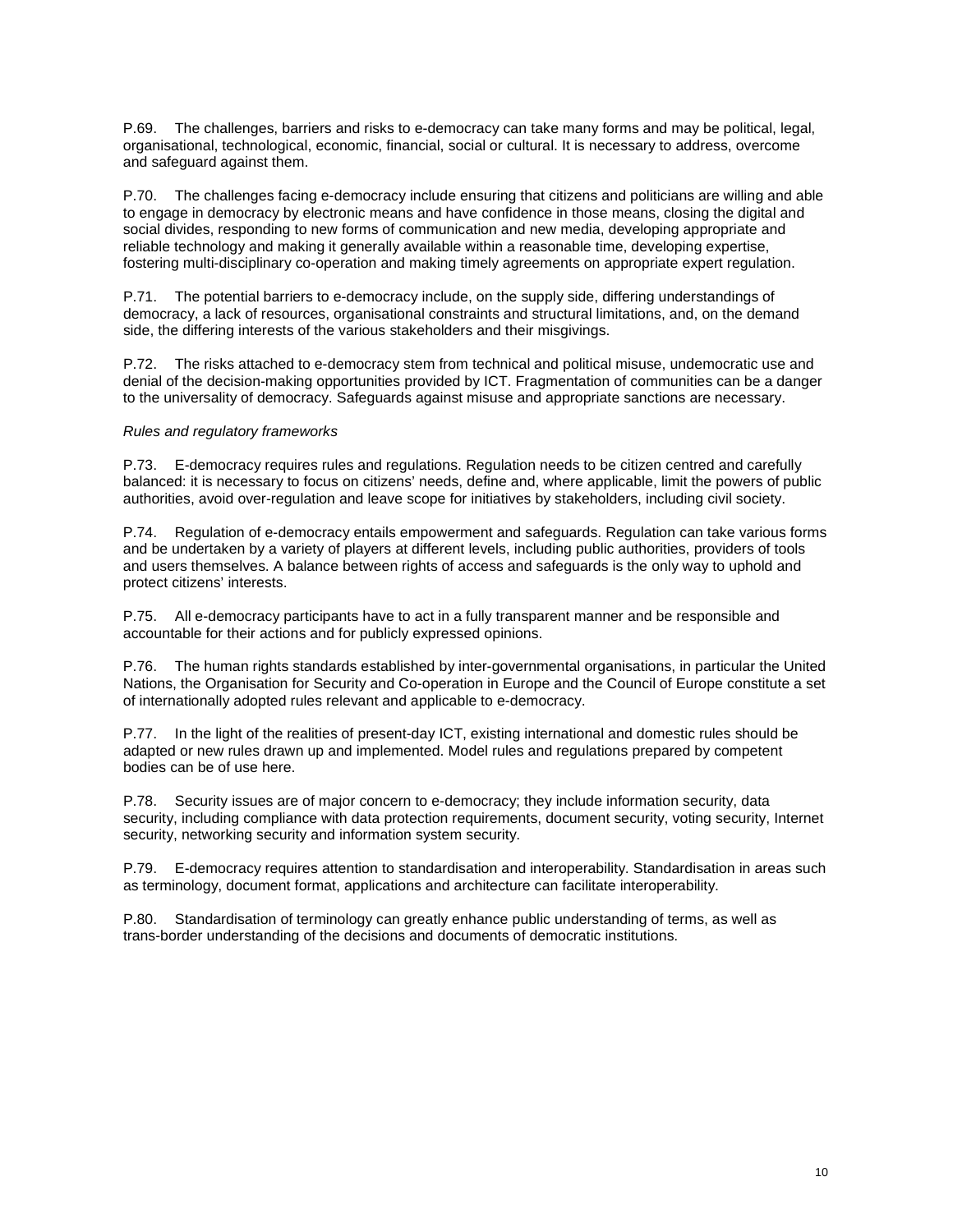## **Guidelines on e-democracy**

In implementing the above principles, all stakeholders should take account of the following guidelines, which cover e-democracy in general, including its democratic aspects, but not administrative and purely service-oriented e-government, that is, e-administration and e-services<sup>2</sup>.

G.1. When introducing, reviewing and improving e-democracy, the focus should be on democracy and its stakeholders – not on technology.

G.2. Technology should not be the reason or driving force for e-democracy: democratic institutions and citizens should be, and remain, responsible for e-democracy processes and tools.

G.3. E-democracy should be based on, and conducted in accordance with, the principles of democratic governance and democratic practice.

G.4. E-democracy should bring benefits to democracy and to stakeholders alike. Such benefits should be evident to stakeholders, in particular to citizens.

G.5. In order to enhance traditional political processes, e-democracy measures should supplement, and be compatible and integrated with, non-electronic forms of democratic engagement and participation (multi-channel approach). If they are to be widely used, online devices require appropriate offline support.

G.6. The choice of specific tools should reflect democratic, human, social, ethical and cultural values.

G.7. E-democracy should allow for more citizen input into agenda setting, analysis and the formulation, implementation and monitoring of policy.

G.8. E-democracy, by overcoming barriers of space and time, should provide opportunities for people to receive information or communicate in real time and allow numerous people and institutions in different locations to establish close contact for deliberation purposes, so as to foster new democratic activities.

G.9. E-democracy should encompass a wide range of fields, including legislation, meeting and voting management, information and knowledge collection, management and sharing, as well as documentation and archiving.

G.10. E-democracy stakeholders should include, in particular, public authorities at all levels, politicians, elected representatives, political parties, civil servants, citizens, electors, members of (public law) corporations and associations, civil society and its organisations, the media and businesses, including providers of infrastructure.

G.11. E-democracy should target children and young people in particular, so as to take advantage of their interest and involvement in new technology to attract them at an early age and engage and include them in democracy, democratic institutions and democratic processes.

G.12. NGOs, regardless of size, should be given special support when they make use of e-democracy, as they are a testing ground for e-democracy for citizens.

 $^2$  E-government is the delivery of public administration at all levels by means of ICT in order to enhance the effectiveness and efficiency of public administration and the country itself; it is closely linked to changes in concepts, procedures and skills in respect of service provision by administrative departments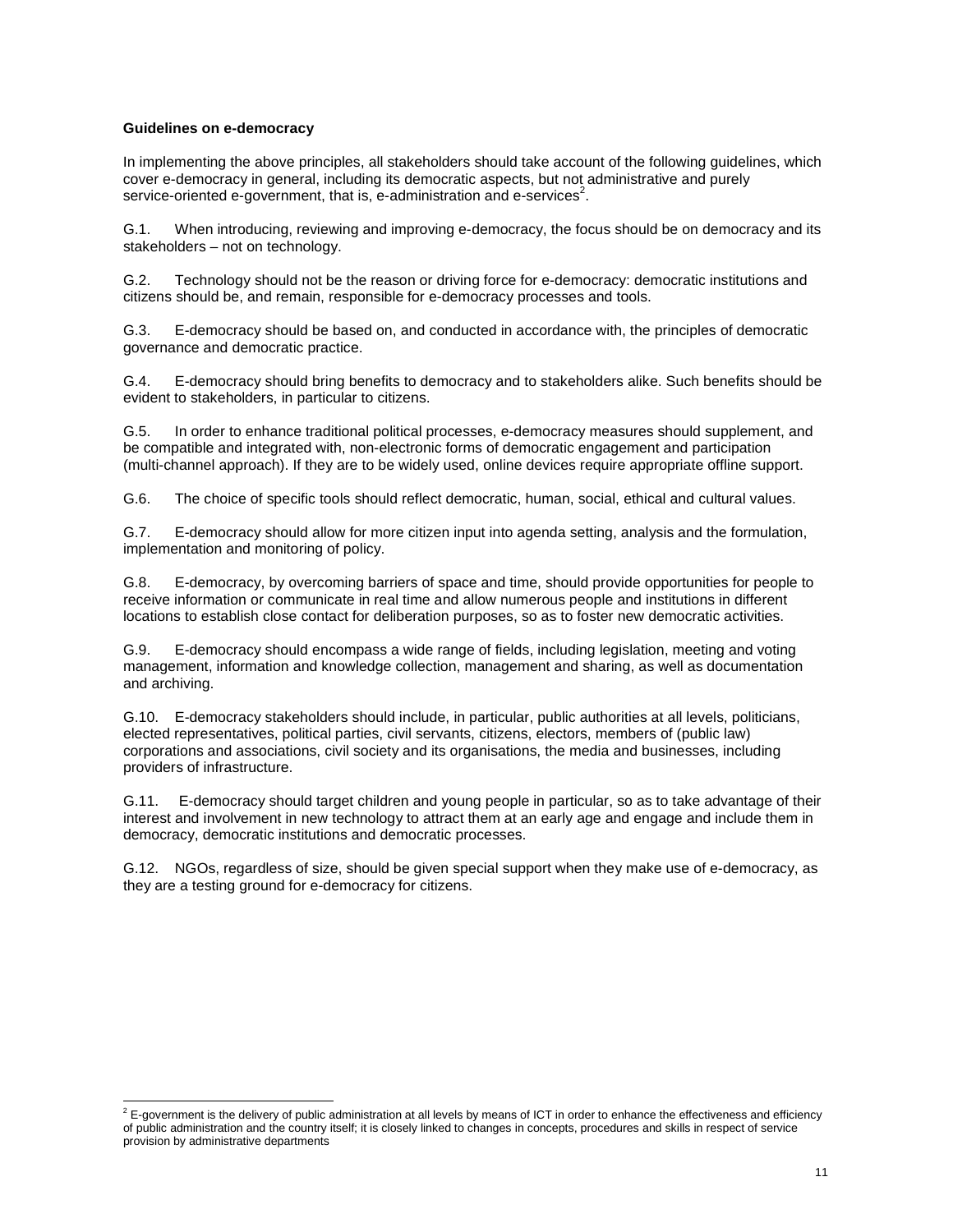G.13. When specific e-democracy measures are introduced, account should be taken of the stage of development of civil society, the general level and means of communication between public authorities and other stakeholders, in particular citizens, and the state of development of the information society in the country concerned.

G.14. Public authorities and representative assemblies should actively seek links with social networking activities concerned with political issues and draw upon ideas and discussions held in these new democratic participatory and deliberative spaces.

G.15. Transparency in e-democracy should include transparency in the participation process itself at all political levels and at all stages of deliberation and the decision-making process, and during implementation, monitoring and evaluation.

G.16. Efforts to reach out electronically to the public should cover many aspects, including ensuring full transparency, providing comprehensive information, sharing knowledge, providing for interactive communication, securing inclusiveness, fostering active citizenship and promoting international co-operation.

G.17. Public authorities and representative assemblies should use e-democracy to enhance dialogue and promote citizen-centred communication, thereby enabling citizens to engage in active, responsible and responsive citizenship and exercise wide-ranging oversight more effectively.

G.18. Trust in democracy, politicians, infrastructure providers, technology and users should be created and sustained by all stakeholders at all stages of e-democracy.

G.19. Stakeholders should encourage the use of ICT by politicians, citizens, civil society and its organisations and political parties for the purposes of democratic debate, e-activism and e-campaigning, so that they can voice their concerns and ideas, put forward initiatives, promote dialogue and debate with representatives and public authorities and scrutinise officials and politicians in matters of public interest.

G.20. When e-democracy measures are devised, all possible stakeholders should be involved and their interests taken into account at an early stage.

G.21. The introduction of e-democracy should actively involve, not circumvent, traditional democracy stakeholders, whose specific roles may be changing.

G.22. Politicians and political parties should harness e-democracy in order to maintain and, if possible, enhance, their essential role as democracy "intermediaries".

G.23. In particular, politicians and political parties should use the opportunities offered by e-democracy in order to connect with citizens and the society they represent, and with fellow party members and party bodies.

G.24. The media are invited to harness the opportunities offered by interactive technology to promote broader democratic debate and participation.

G.25. The media are encouraged to provide reliable, independent news and information for everyone, including in electronic form, separating information from comment, and have a strong commitment to context setting and analysis, to allow citizens to form their own opinions and make political choices.

G.26. The media, in particular the public-service media, are invited to also use electronic means to fulfil their essential role in educating people to become active and responsible citizens by providing a platform for public debate, open to the diverse ideas and convictions of society, and for disseminating democratic values. They are encouraged to provide appropriate electronic information about democracy, democratic institutions and democratic processes.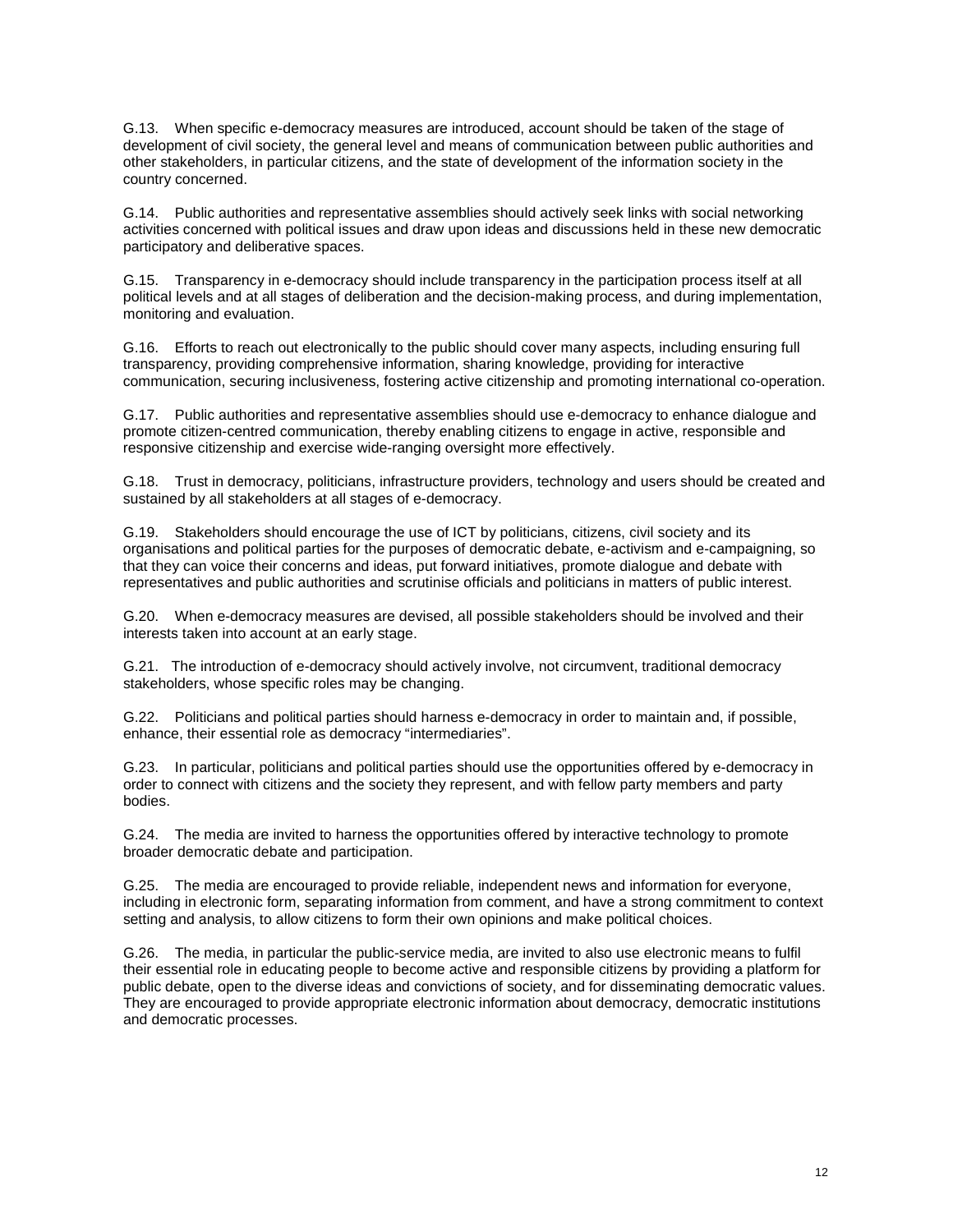G.27. E-democracy should take account of the realities of the present-day information and communication society and provide tools which resemble those used by citizens in their everyday lives.

G.28. As the information and communication environment continues to develop, existing and emerging technologies and techniques should be examined with a view to exploiting ways in which people interact in order to promote democracy. This entails compiling and publishing information in the public domain.

G.29. People should be able to receive timely information and be actively involved in the community through the network of public authority information systems, so that the authorities can operate transparently and provide efficient service.

G.30. Public authorities should disclose, and provide free and constant access to, information, ensure the security of public and private data and reduce costs.

G.31. As e-democracy is heavily dependent on citizens' access to relevant and timely information, continual monitoring and a regular review of access to information are important requirements as e-democracy methods develop.

G.32. In order to create an environment conducive to the widespread use of ICT for democracy and participation purposes, public authorities should, in co-operation with the private sector and civil society:

- provide a stable regulatory framework that offers an incentive to the private sector to invest in ICT infrastructure and services;
- promote the widespread availability and affordability of, and enhance access to, ICT infrastructure, the Internet and public online services, as well as relevant education and training.

G.33. E-democracy methods and tools should be devised in such a way that citizens can take part in a ubiquitous, non-stop democracy where participation is possible round the clock, at the same time and wherever they may be.

G.34. E-democracy games involving, for example, parliamentary procedure and budgeting should be devised in such a way as to provide citizens with a better understanding of the tasks and processes of democratic institutions.

G.35. While e-democracy may not be a panacea when it comes to addressing shortcomings in democratic practice, it should help to tackle existing democratic challenges such as declining numbers of participants, social, racial and regional segregation and the formation of splinter groups where no deliberation takes place, and to promote sustainable inclusion.

G.36. E-democracy methods and tools designed to reverse the trend towards a decline in the legitimacy and relevance of, and trust in, democratic institutions and processes should include, *inter alia*, the sharing of information and knowledge with third parties, the creation of new networks, the opening up of decision-making processes, and transparency in respect of the individual.

G.37. In order to remedy shortcomings in democratic practice, e-democracy measures should focus on transparency, accountability, reactivity, speed and universal accessibility, empower people by allowing inclusive participation in formal and informal democratic processes, in particular decision making, and strive for more democracy.

G.38. In the context of the Europeanisation, internationalisation and globalisation of political affairs, e-democracy should help to make regional and national democratic processes such as legislation and policy making increasingly collaborative and international.

G.39. Given the various approaches to, and views on, e-democracy in academia and the need to harness quality expertise in many sectors, governments, representative assemblies, the business community and international institutions should encourage and fund research on e-democracy.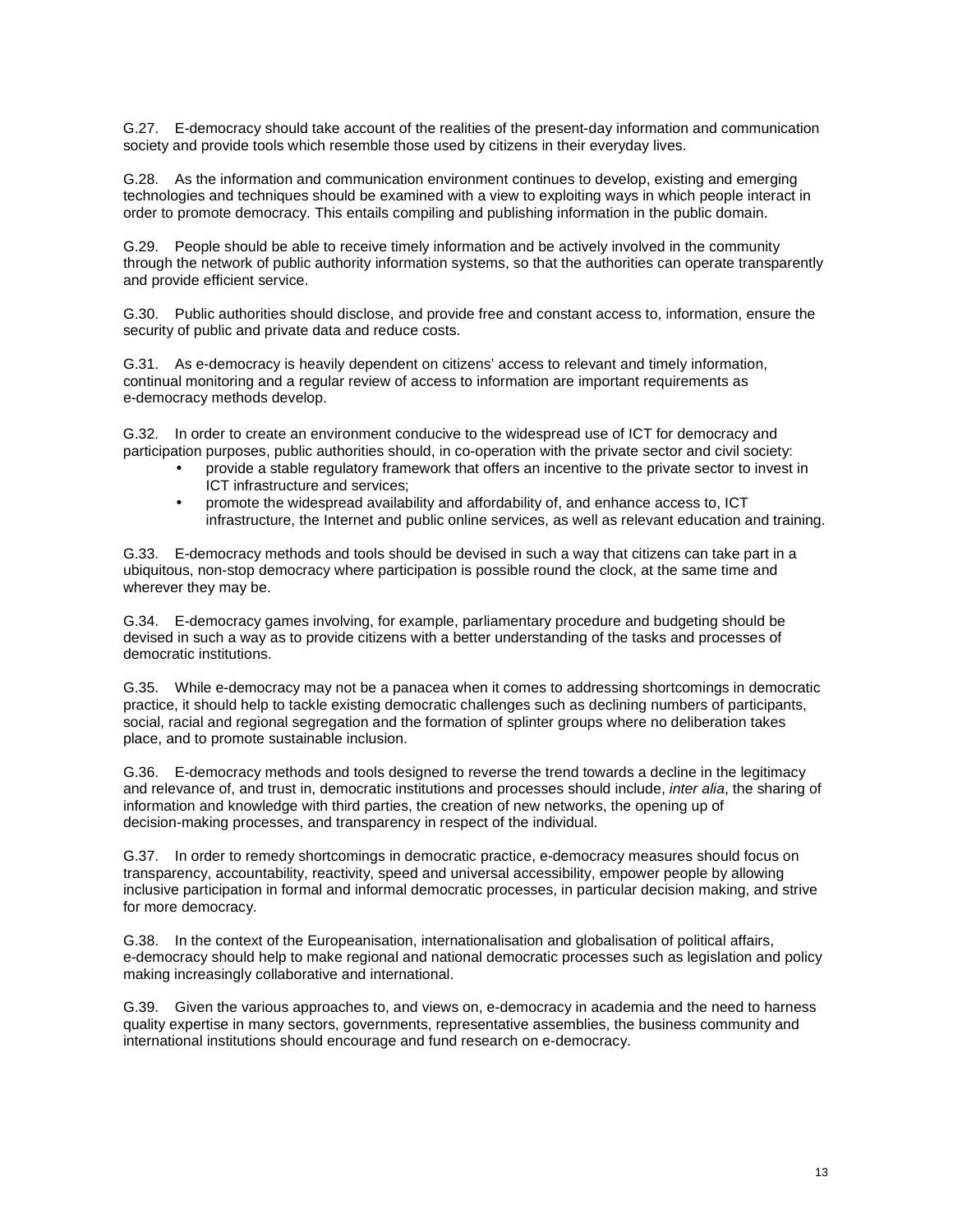## Sectors of e-democracy

G.40. E-parliament should be devised as a comprehensive parliament, concerning elected representative assemblies at international, national, regional and local level and including many stakeholders: members of assemblies, political and administrative staff, electors, citizens and the media.

G.41. E-parliament should be devised in such a way as to increase transparency, accountability and citizen participation in the work of assemblies.

G.42. E-parliament should promote the role of its members as representatives of the people and as legislators, and therefore be designed in the light of their requirements.

G.43. E-parliament should enable citizens to communicate more often and more effectively with their assemblies and their members. It should also enhance citizen input into agenda setting and decision making.

G.44. By overcoming geographical and political borders, which restrict access to information, cross-border e-parliament – inter-parliamentary co-operation by electronic means – should enable information to be exchanged quickly and provide structured input to legislation, overview and administration, drawing on the expertise and experience of other countries, regions or local authorities.

G.45. E-democracy should, by fostering broader, structured, informed participation, make legislative procedure more transparent, improve the content and readability of legislation, provide better access to legislation, and thereby enhance public knowledge of the law.

G.46. E-justice should improve the quality of judicial services for people and businesses by using ICT to speed up court proceedings, enhance general service quality and improve transparency.

G.47. E-justice should provide user-friendly access to legal and judicial information for the public, including the business and finance community, legal practitioners, the judicial authorities and the courts, with due respect for individual rights.

G.48. E-justice should include informative court websites, national and international portals, the development of online "case tracking" systems, the use of videoconferencing techniques and standards for the electronic exchange of information.

G.49. To enable the judiciary to function efficiently in the information age, electronic data exchanges between institutions within and across national borders should be legally recognised and widely used.

G.50. In order to create trust in e-petitions and e-consultations, parliament or another public authority should give adequate consideration to the opinions voiced and provide reasoned feedback to petitioners concerning decisions.

# **Technology**

G.51. ICT should provide new additional means for enhancing the workings and image of democracy and democratic institutions, bringing about both qualitative and quantitative improvements in the efficiency and effectiveness of democratic institutions, especially in respect of communication and the dissemination and management of information. In particular, it should make for new forms of access to information and services provided and have a direct impact on work both inside and outside institutions.

G.52. Stakeholders should promote and support the development and use of technology appropriate to e-democracy, in addition to existing networks and tools.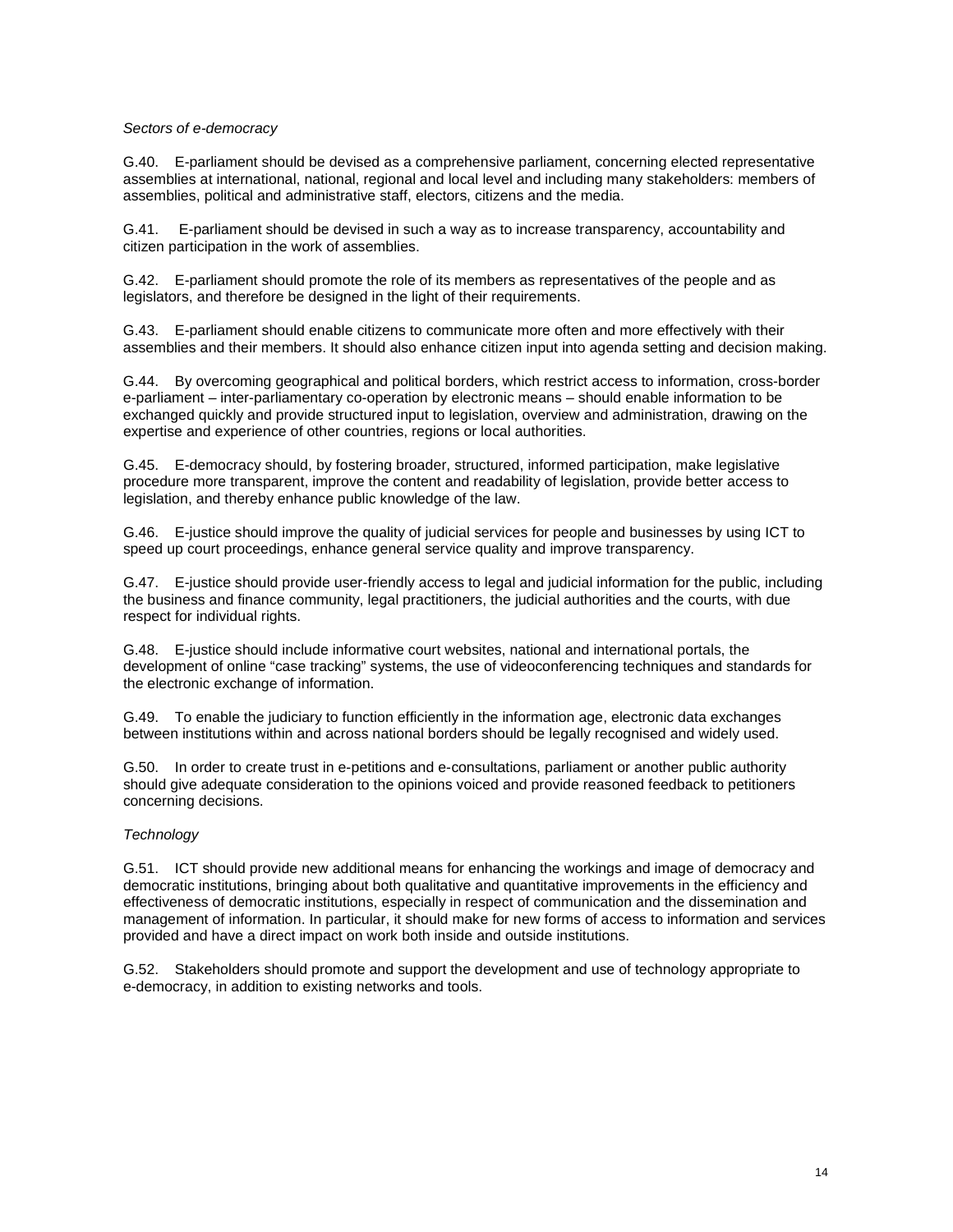G.53. In e-parliament, ICT should ensure and enhance good governance on the part of elected assemblies in terms of efficiency, inclusiveness, openness, transparency and accountability; it should encourage better communication and co-operation among all stakeholders, provide user-centred services and reduce unnecessary bureaucracy.

G.54. In addition to the role of ICT as a means of sharing and disseminating information, its potential to improve the exercise and enjoyment of human rights and fundamental freedoms should be promoted and exploited.

G.55. The institution running an e-democracy tool should be familiar with, and responsible for, the components of the tool for verification and certification purposes. Whenever a method or tool is devised, it should be made clear from the outset which individual or institution is responsible for what, and at what stage. In the case of public authority tools, the public authority in question should ensure the reliability and security of the system.

G.56. Whenever a method is devised, it should also be made clear from the outset how and to what extent the opinions and consensus expressed through it will be taken into account when the relevant authorities shape or take decisions, and how these decisions will be explained in the light of the opinions and consensus expressed.

G.57. E-democracy software should either be open source software that can be inspected or, alternatively, be certified by an independent body.

G.58. Stakeholders should consider including an open source clause when contracting for e-democracy applications, as open source software and applications provide open frameworks and hence the opportunity to share developments and maintenance costs.

G.59. Open standards and specifications should be used to ensure that the various technical components or services of an e-democracy tool, which may be derived from a variety of sources, are interoperable.

G.60. E-democracy solutions based on open standards/specifications and open software should be preferred, as this not only prevents vendor lock-in but also promotes transparency and interoperability of the various technical components and services of an e-democracy tool, which may be derived from a variety of sources, as well as interoperability with other systems and components – including in a trans-border context.

### Introduction of e-democracy

 $\overline{a}$ 

G.61. All stakeholders should consider making use of the opportunities provided by e-democracy, and foster and initiate such opportunities, in order to engage with and become involved in democratic processes and institutions. This should ensure that stakeholders' views are heard or passed on to political decision-making institutions, and improve the work of these institutions.

G.62. Generic e-democracy tools based on a large number of e-democracy methods and tools employed in a number of countries at different levels can be used to develop and introduce individual e-democracy tools, as set out in the indicative guide to "Generic tools and policies for an electronic democracy" (see guide No.1 $)^3$ .

G.63. E-democracy initiatives should aim for high quality and a balanced qualitative and quantitative mix in public participation in the process and public contribution to the outcome. Attention should therefore be paid to the number, legitimacy and representativeness of participants and to promoting and supporting democratic processes. The issue chosen should be relevant and the outcome should be taken into account in political decision making. The process should be designed in such a way as to ensure that different channels are available and that the tools employed are accessible, inspire trust and foster an effective, quality deliberation.

 $3$  This document is one of a series of five indicative guides. They are available at www.coe.int/democracy.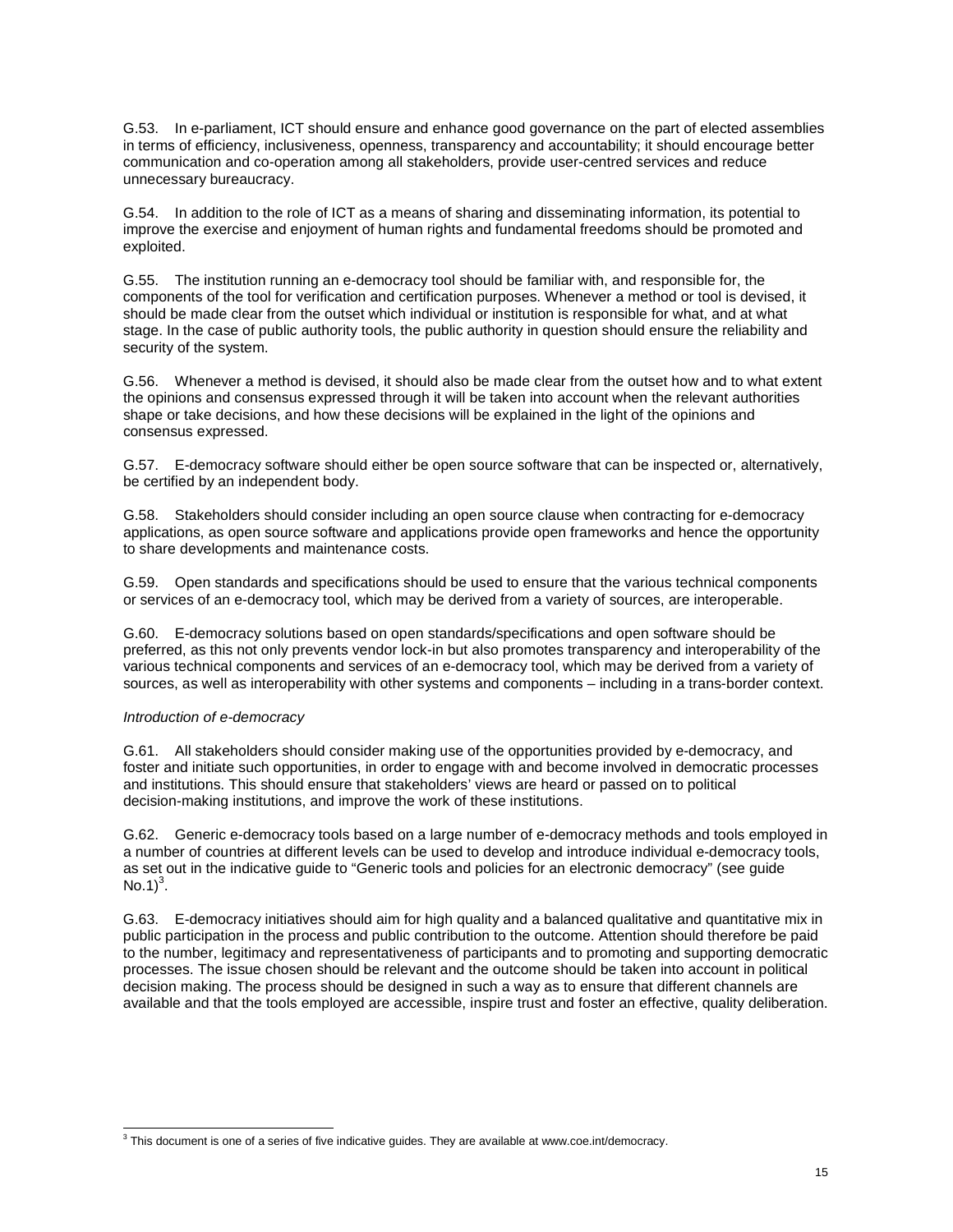G.64. The introduction, development and refinement of e-democracy and its methods and tools should be well prepared, undertaken gradually and monitored for quality, and the lessons learned should be acted on.

G.65. A roadmap can be used to plan, implement and monitor e-democracy and e-democracy methods at all levels, as indicated in the indicative guide to "A roadmap approach to e-democracy" (see guide No. 2).

G.66. A review and readjustment of democratic processes via their electronic implementation should be accompanied by sound theory and methodology, and by a strategic development through political analyses of issues and their origins.

G.67. Processes of monitoring the risks involved in introducing new tools should be devised and implemented.

G.68. In order to decide when to introduce a particular e-democracy measure or technology, the specific democratic ideals and goals, the forms of communication needed to achieve them and the purposes those forms of communications serve should be agreed and defined, as set out in the indicative guide "A checklist for the introduction of e-democracy tools" (see guide No. 3).

G.69. Reporting frameworks can be effectively used to compare different e-democracy tools employed in different countries at different levels, as suggested in the indicative guide "A framework for reporting edemocracy initiatives" (see guide No. 4).

G.70. The same e-democracy method should not be employed indiscriminately for every community or every issue. When e-democracy is used, the broader context of democracy, including cohesion and legitimacy, should be taken into account.

G.71. Before a public authority introduces any e-democracy tool that is designed for broader participation, is of major importance or is intended to lead to a legally binding outcome, and at appropriate intervals thereafter, in particular after any changes are made to the system, an independent body appointed by the authority in question should check that the e-democracy tool is working properly and that all the necessary security measures have been taken.

G.72. E-democracy methods and tools require both quantitative and qualitative evaluation, if possible by an independent party. The evaluation should cover their democratic, governance, public participation and e-democracy attributes, as well as user-friendliness, acceptability and the extent to which they are in fact accepted, as set out in the indicative guide "Evaluating e-democracy" (see guide No. 5).

G.73. In order to counteract any possible (further) widening of the gap between participants and nonparticipants in democratic processes and between "e-able" and "e-unable" persons, as well as "e-willing" and "e-unwilling" persons, broad, comprehensive, permanent and sustained measures of "e-inclusion" should be undertaken and, where possible, a combination of electronic and non-electronic approaches should be provided.

G.74. E-democracy should offer special opportunities to persons unable to be physically present at democratic meetings and elections, such as those travelling or living abroad, those with reduced mobility and those with pressing personal obligations.

G.75. E-democracy should offer suitable opportunities for the inclusive engagement of minorities and for multicultural democracy, for instance by means of multilingual e-tools and discussion forums.

G.76. Ongoing training in the skills necessary to engage in e-democracy should be offered by public educational institutions and by employers, including in the form of e-learning for users.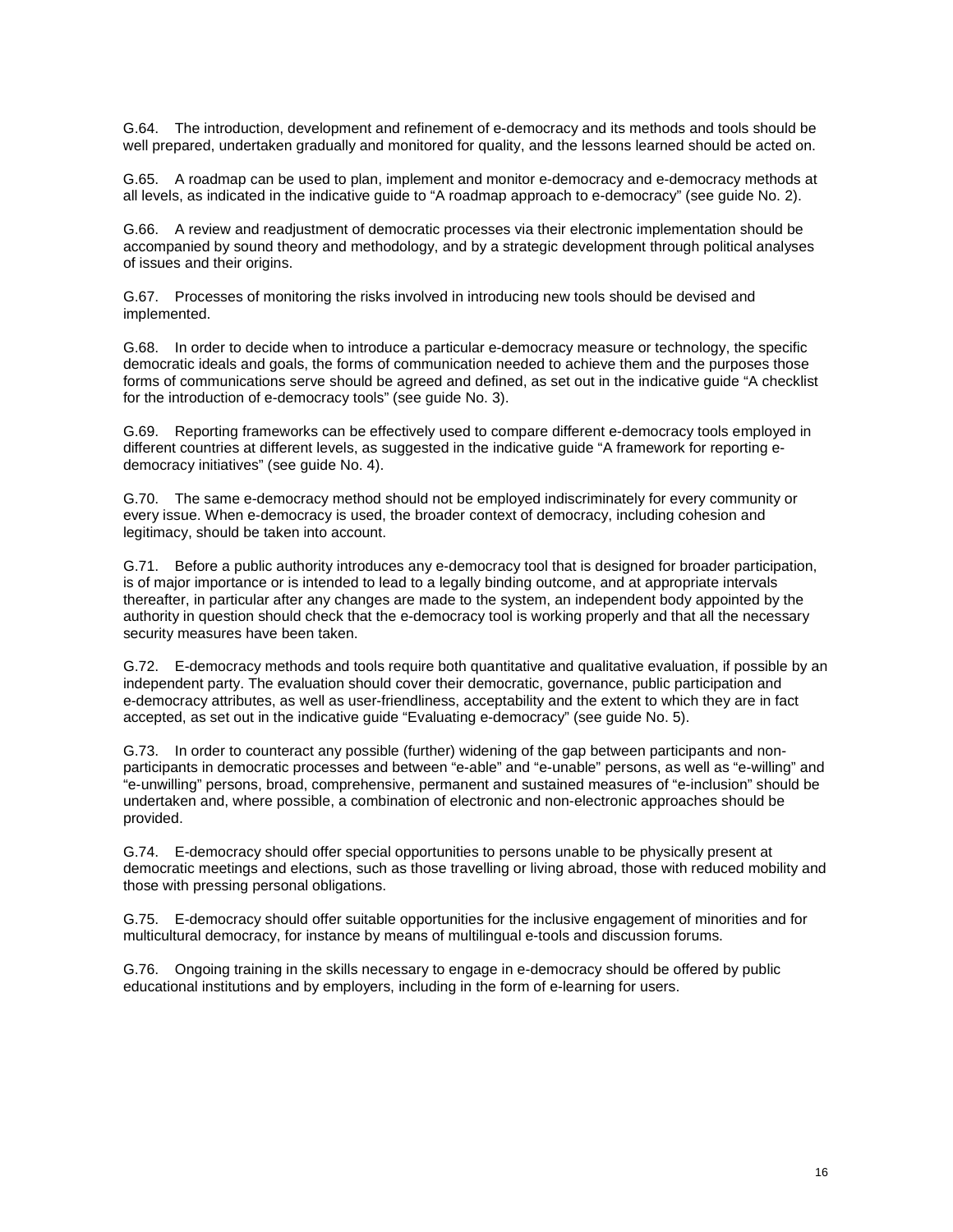G.77. As the development of e-literacy is essential for sustainable democratic societies, not least in a human rights context, particular emphasis should be placed on:

- providing e-literacy training for everyone, in particular children, young people and people without access, or with limited access, to the Internet, so that they can participate fully and responsibly in public life;
- ensuring that (e-)technology and services are seen as useful tools, which should not be feared but rather embraced as a means of exercising rights and freedoms.

G.78. Early guidance should be provided and standards established and, if appropriate, e-democracy rules and regulatory frameworks, principles, methods and tools should be harmonised across borders.

### Enablers, challenges, barriers and risks

G.79. When devising and implementing e-democracy, it is necessary to take account of enabling factors. These include:

- the political will and leadership of government and politicians;
- a developed and vibrant civil society;
- high levels of trust and transparency;
- extensive online and offline promotion of e-democracy, based on a strategy designed to increase awareness and maximise uptake;
- good participation, in qualitative and quantitative terms, in e-democracy processes;
- the fact that participation has an impact on the outcome;
- efforts to understand and address the wishes and reservations of all possible stakeholders;
- political objectives other than involvement for the sake of self-expression;
- initially low requirements for the identification of participants in order to facilitate engagement in e-democracy methods;
- widespread access to and accessibility of technology, including access for persons with special needs and those living in less-developed or remote regions (e-inclusion);
- effective co-operation among the different stakeholders:
- user-friendly, transparent, appropriate, differentiated and sustainable e-tools that can be scaled up;
- user-friendly but reliable identity authentication, where necessary;
- information for citizens from the outset about how their input will be used (no false promises or undue expectations raised);
- information on how citizen input has been used in decision making (feedback requirement).

G.80. Attention should be paid to the potential risks of providing misleading information, giving undertakings that are not followed through, defamation, the publication of obscene material, incitement to racial and religious hatred, and discrimination on grounds of age, gender, race and disability.

### Rules and regulatory frameworks

G.81. The main purpose of rules and regulatory frameworks concerning e-democracy should be empowerment and the provision of safeguards. Regulations should ensure an effective right to participate in e-democracy. Key factors should be who participates, how and for what purpose, and which institutions are best placed to ensure participation in, and the transparency of, decision making and to evaluate the process.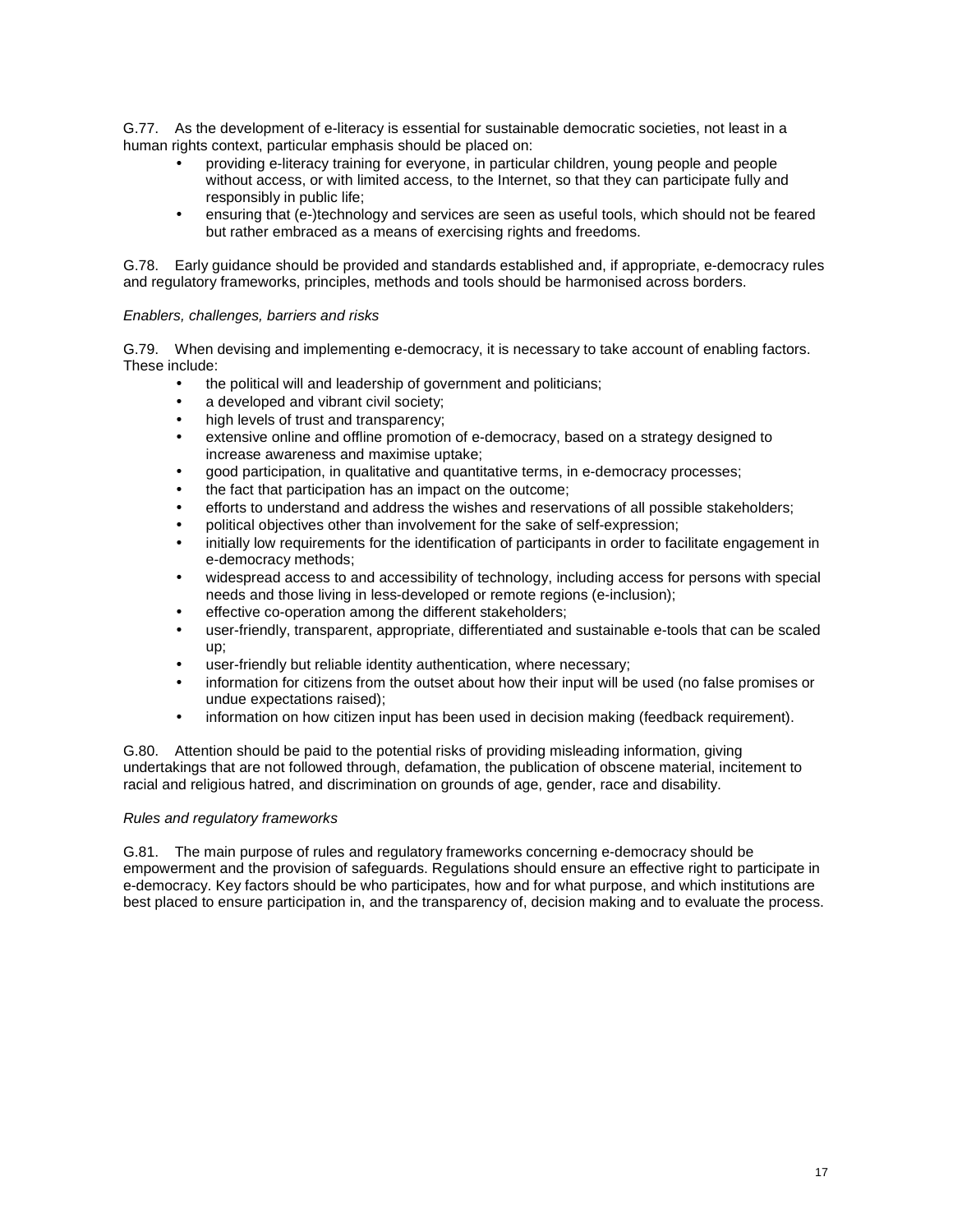G.82. The right of effective access to e-democracy and its tools, to information about e-democracy, to appropriate opportunities to learn without any barriers and communicate, and to transparency should be balanced against the need to protect the rights of others, including the need to protect (information) privacy and personal data, as well as intellectual property. There need to be adequate and effective safeguards and, where these do not exist, they should be introduced and enforced.

G.83. The advantages and disadvantages of anonymity and confidentiality, on the one hand, and identity and authentication, on the other, should be taken into account when devising specific applications.

G.84. The need to disclose public information should be carefully balanced against the need to ensure confidentiality in the interests of the people and institutions concerned.

G.85. Personal data held by public authorities should be actively disclosed and the persons in question given the right to check and correct personal data concerning them.

G.86. Rules concerning the editorial independence of media broadcasters should provide for fair, balanced and impartial electronic coverage of election campaigns as part of the general programme services provided by broadcasters, and be applicable to both public-service media and private broadcasters.

G.87. There should be safeguards and redress against the misuse of e-democracy methods (for example, undue control and restrictions, false claims of legitimacy) by government bodies, other authorities, politicians and citizens, and appropriate sanctions should be introduced.

G.88. Potential regulators of e-democracy – public and civic institutions, including infrastructure providers and users at any level – should co-operate in drawing up and refining rules and regulatory frameworks governing e-democracy in order to determine the type, level and content of regulation best suited to particular spheres.

G.89. All stakeholders should be allowed to participate in the drafting and refinement of rules and regulatory frameworks concerning e-democracy.

G.90. Before new rules are drawn up, existing international and domestic rules should be reviewed to see if they can be applied, adapted or expanded.

G.91. Existing standards for e-government and e-governance should be examined to see if they can be applied or adapted to e-democracy.

G.92. E-democracy rules and regulatory frameworks should guarantee respect for human rights and fundamental freedoms, as enshrined in domestic and international instruments, including personal privacy and the right to freedom of thought, expression, information, communication, conscience and religion, the right to respect for private life and correspondence, the right to education, the prohibition of trafficking in human beings and the protection of property.

G.93. Rules and regulations governing e-democracy should promote democracy and the rule of law, in particular by strengthening the involvement and participation of citizens in national, regional and local public life and decision-making processes, encouraging citizen initiatives, and improving public administration and services by making them more accessible, responsive, user oriented, transparent, efficient and costeffective, thus contributing to the economic, social and cultural vitality of society.

G.94. Regulatory action should be taken in respect of Internet governance. The Internet should continue to operate on the basis of democratic values that guarantee its openness and accessibility.